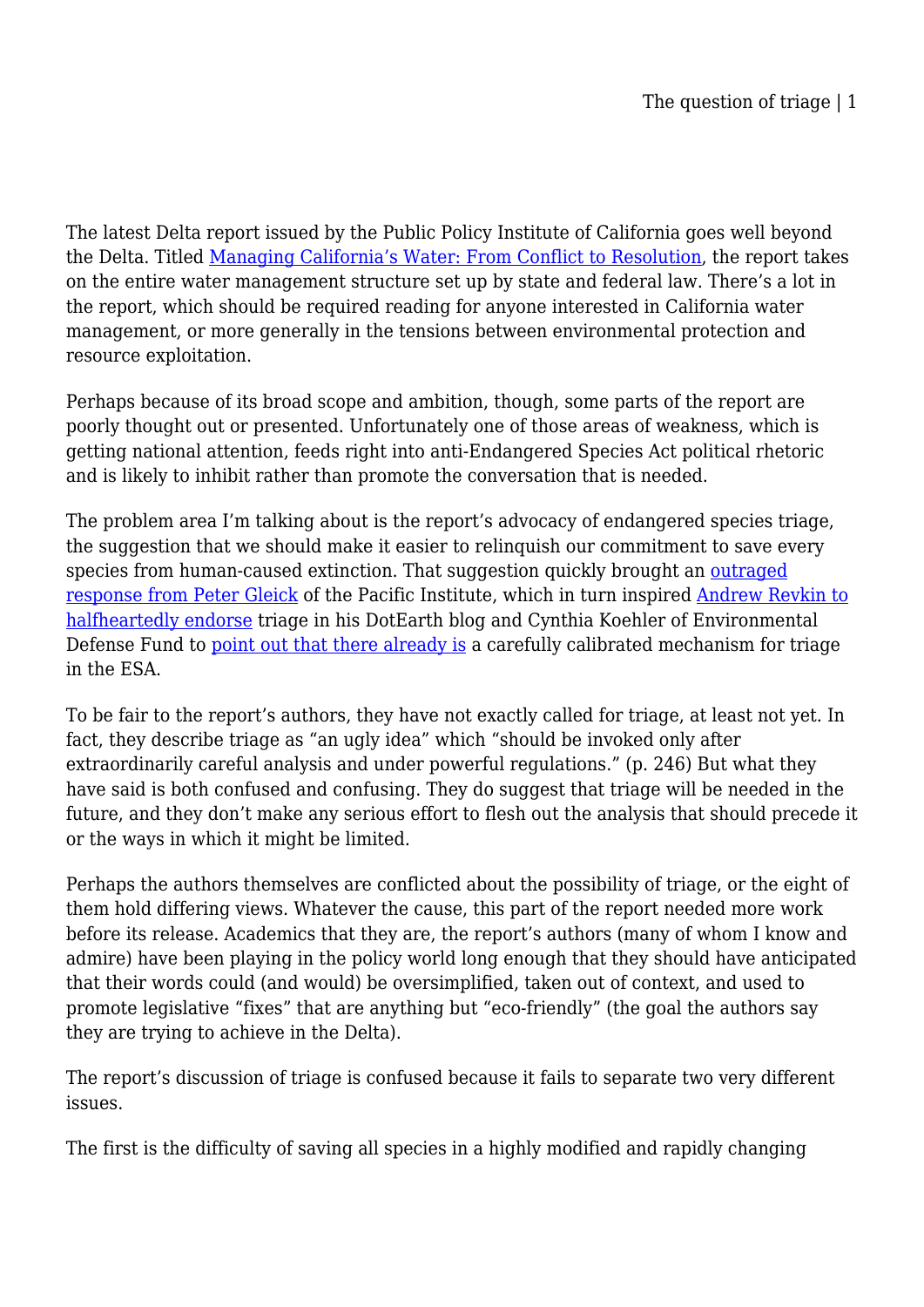world. The report notes that layering climate change on top of the historic disruption of the Delta system means that some species, including the Delta smelt and Sacramento River Chinook salmon "may be destined for extinction as self-sustaining wild species despite heroic efforts to save them." (p 245) The obvious implication is that we shouldn't waste our time and efforts. That will be music to the ears of diverters, who have already been arguing that they shouldn't have to give up water in a futile bid to save the Delta species.

But then in its criticism of the Endangered Species Committee, the ESA's safety valve designed for just such circumstances (popularly known as the "God Squad"), the report turns to a very different issue, the potential for conflict between the conservation of one species and another, or of one species and an ecosystem. Such conflicts can occur. [In the](http://legalplanet.wordpress.com/2009/05/12/esa-in-the-everglades/) [Everglades,](http://legalplanet.wordpress.com/2009/05/12/esa-in-the-everglades/) for example, releasing water for the benefit of the snail kite can mean inundating the nesting habitat of the Cape Sable seaside sparrow. In the Klamath Basin, the endangered suckers seem to need more water retained in Upper Klamath Lake, while the threatened coho would prefer higher flows in the river. Appealing to these sorts of examples, the report argues that "in the future," a new version of the God Squad should be given the freedom to authorize the extinction of some species in order to conserve others or the ecosystems as a whole. (p. 247)

The issue of conservation conflicts between species is, frankly, out of place in a discussion of the Delta. So far as I'm aware (or the report reveals) there is no such conflict in Delta management. No one contends that the restrictions on water diversions that have caused so much litigation and controversy are harming the broader Delta ecosystem in order to save smelt or salmon, or that we can't avoid choosing between smelt and salmon.

Even where interspecies conflicts occur, the issue is typically a non-sequitur used to divert attention from human over-exploitation. If people weren't taking so much water out of the Klamath River system, the suckers and coho could peacefully co-exist. If most of south Florida hadn't been drained to accommodate cities, the water needs of the kite and sparrow could be met in separate locations. The problem is never that saving one species is flat-out inconsistent with saving another. It's that saving both, or an entire system, requires greater economic sacrifice than just saving one.

Setting that issue to one side, it is true that in the Delta and many other systems we may not be able to save everything and we may need to rethink our conservation goals. I give the PPIC authors credit for raising this issue, which is a tough one for environmentalists to talk (or even think) about. I've written about it for a symposium in the San Diego Journal of Climate and Energy Law (the abstract and, if you have access to SSRN, the full paper, is available [here\)](http://papers.ssrn.com/sol3/papers.cfm?abstract_id=1628255). If scientific estimates are close to the mark (and especially if we persist in